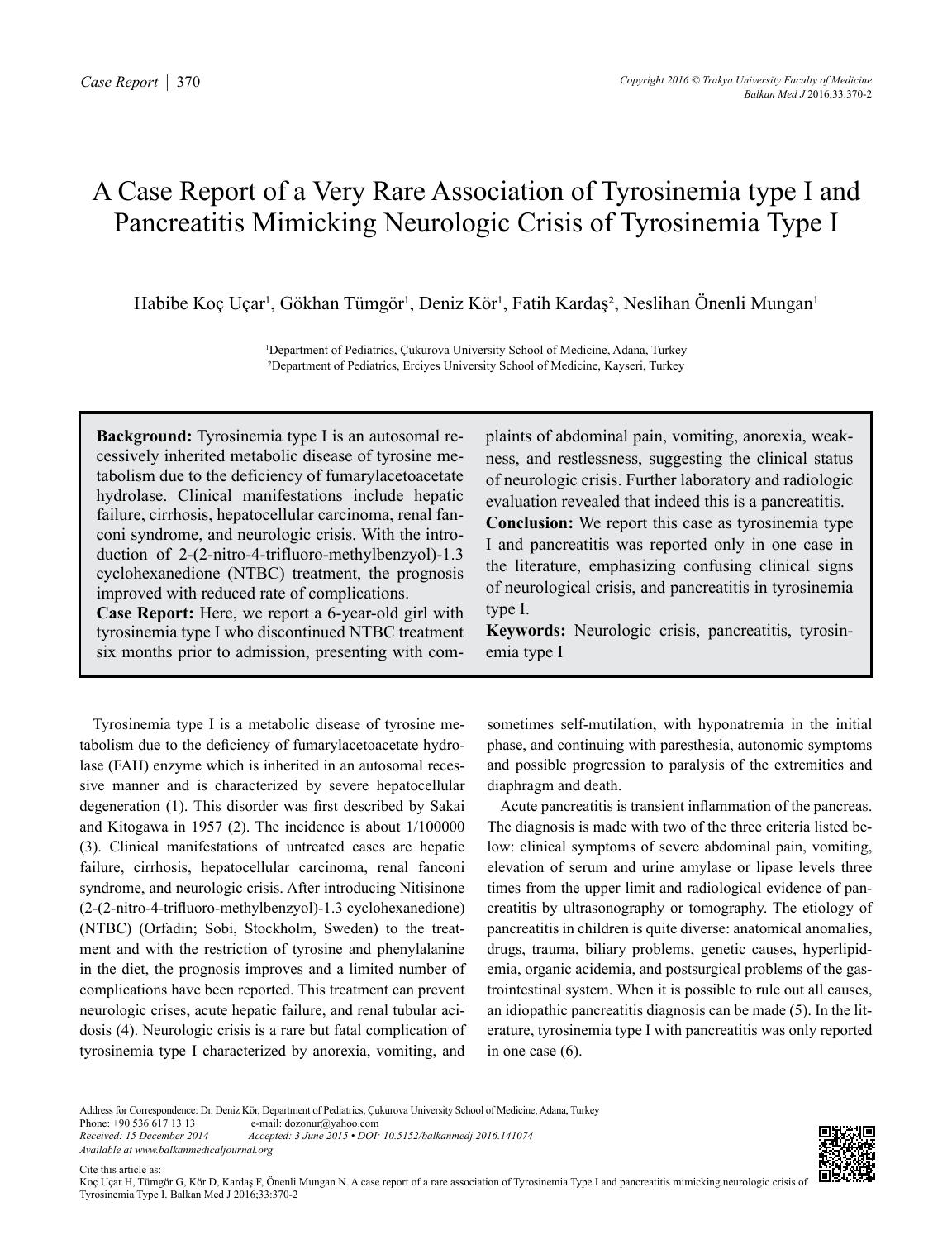|                               | Date                                   |                                        |                                                  |                                                   |
|-------------------------------|----------------------------------------|----------------------------------------|--------------------------------------------------|---------------------------------------------------|
| Laboratory Values             | On the $1st$ day of<br>hospitalization | On the $7th$ day of<br>hospitalization | On the 9 <sup>th</sup> day of<br>hospitalization | On the 13 <sup>th</sup> day of<br>hospitalization |
| Na (mmol/L) N: 135-145        | 127                                    |                                        | 136                                              | 136                                               |
| K (mmol/L) N: $3.5-5.1$       | 2.9                                    |                                        | 5                                                | 4.9                                               |
| Glucose (mg/dL) N: $70-105$   | 98                                     |                                        | 69                                               | 90                                                |
| AST/ALT (U/L) N: 0-31/0-31    | 32/21                                  |                                        |                                                  | 25/22                                             |
| ALP (U/L) N: 38-126           | 91                                     |                                        |                                                  | 124                                               |
| AFP $(ng/mL)$ N: 0-6          | 42.07                                  |                                        |                                                  | 6                                                 |
| Serum Lipase (U/L) N: 22-51   |                                        | 185                                    | 95                                               | 20                                                |
| Serum Amylase (U/L) N: 28-100 |                                        | 312                                    | 271                                              | 85                                                |
| Urine Amylase (U/L) N: 21-447 |                                        | 731                                    | 637                                              | 64                                                |

**TABLE 1.** Course of laboratory findings during hospitalization

Na: sodium; K: potassium; AST: aspartate transferase; ALT: alanine aminotransferase; ALP: alkaline phosphatase; AFP: alpha fetoprotein

Here, we report a case of tyrosinemia type I and pancreatitis, as pancreatitis could be a rare underestimated complication of tyrosinemia type I and our patient has a confusing clinical manifestation, mimicking neurologic crisis.

## **CASE PRESENTATION**

A 6-year-old girl was admitted to the emergency room with complaints of severe abdominal pain, vomiting, anorexia, weakness, and restlessness which began two weeks earlier and had progressed. She was diagnosed with tyrosinemia type I due to a homozygous IVS6-1G>T mutation in the FAH gene at the age of two years, and she was put on NTBC (Orfadin; Sobi, Stockholm, Sweden) treatment. Six months before admission, the family self-discontinued NTBC (Orfadin; Sobi, Stockholm, Sweden).

The child was born at term as a first child of a non-consanguineous parents with a normal birth weight and length. She maintained normal physical, mental, and motor growth on NTBC (Orfadin; Sobi, Stockholm, Sweden) treatment and never required hospitalization after the first attack. On physical examination she presented a weight of 75-90%, height of 25%, normal blood pressure, slight fever, tachypnea and tachycardia. She appeared anxious, and ill and was in lateral knee-chest position due to the general tenderness in the abdomen; however, defense, rebound, organomegaly and ascites were not present. Laboratory examination revealed normal hepatic and renal function tests and acute phase reactants. There were no clinical or laboratory signs of viral infection. There was no history of trauma. Hyponatremia and natriuresis were determined. Blood tyrosine and alpha-fetoprotein levels were slightly elevated. Abdominal ultrasonography was normal (Table 1).

In the follow-up, axillary fever was  $38.3^{\circ}$ C with no signs of infection; this was considered an indicator of autonomic dysfunction. On the second day, episodes of generalized tonicclonic seizures were observed. There was a slowing of background rhythm on electroencephalography. With the history of NTBC (Orfadin; Sobi, Stockholm, Sweden) discontinuation and clinical and laboratory findings, a neurologic crisis was initially diagnosed, and NTBC (Orfadin; Sobi, Stockholm, Sweden) treatment was restarted at a dose of 1 mg/kg/day with a tyrosine and phenylalanine restricted diet. As her electromyography (EMG) was normal, and abdominal pain persisted, other probable causes of abdominal pain were considered. High levels of urine and serum amylase and lipase and homogeneous enlargement and edema of the pancreatic head on abdominal tomography indicated acute pancreatitis. As other probable causes of pancreatitis had been excluded, a very rare case of acute pancreatitis due to tyrosinemia type I was diagnosed. Clinical status, serum and urine amylase and lipase levels returned to normal levels on the 13<sup>th</sup> day of treatment. The patient was discharged with the importance of maintaining NTBC therapy (Orfadin; Sobi, Stockholm, Sweden) being reemphasized. An informed consent was taken from the patient's parent.

### **DISCUSSION**

Neurologic crisis was frequently seen in tyrosinemia type I before NTBC (Orfadin; Sobi, Stockholm, Sweden) treatment. In 1990, Lindstedt et al. (7) reported that neurological crisis developed in 42% of 48 children with tyrosinemia type I during the first year of life. In 2008, Schlump et al. (8) reported that all neurological signs and symptoms improved after restarting